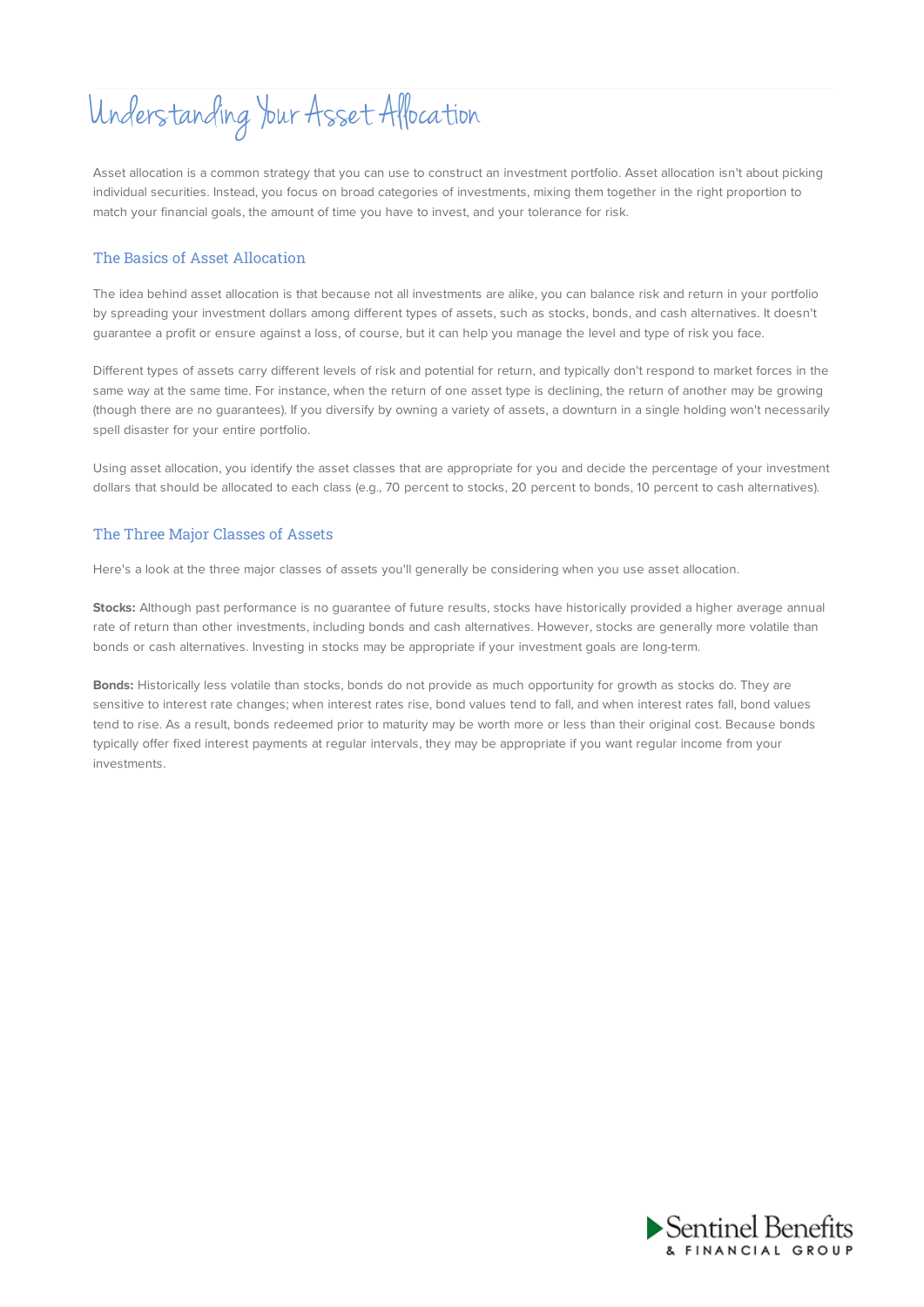**Cash alternatives:** Cash alternatives (or short-term instruments) offer a lower potential for growth than other types of assets but are the least volatile. They are subject to inflation risk, the chance that returns won't outpace rising prices. They provide easier access to funds than longer-term investments, and may be appropriate for investment goals that are short-term.

Not only can you diversify across asset classes by purchasing stocks, bonds, and cash alternatives, you can also diversify within a single asset class. For example, when investing in stocks, you can choose to invest in large companies that tend to be less risky than small companies. Or, you could choose to divide your investment dollars according to investment style, investing for growth or for value. Though the investment possibilities are limitless, your objective is always the same: to diversify by choosing complementary investments that balance risk and reward within your portfolio.

#### Decide How to Divide Your Assets

Your objective in using asset allocation is to construct a portfolio that can provide you with the return on your investment you want without exposing you to more risk than you feel comfortable with. How long you have to invest is important, too, because the longer you have to invest, the more time you have to ride out market ups and downs.

When you're trying to construct a portfolio, you can use worksheets or interactive tools that help identify your investment objectives, your risk tolerance level, and your investment time horizon. These tools may also suggest model or sample allocations that strike a balance between risk and return, based on the information you provide.

For instance, if your investment goal is to save for your retirement over the next 20 years and you can tolerate a relatively high degree of market volatility, a model allocation might suggest that you put a large percentage of your investment dollars in stocks, and allocate a smaller percentage to bonds and cash alternatives. Of course, models are intended to serve only as general guides; determining the right allocation for your individual circumstances may require more sophisticated analysis.

### Build Your Portfolio

The next step is to choose specific investments for your portfolio that match your asset allocation strategy. Investors who are investing through a workplace retirement savings plan typically invest through mutual funds; a diversified portfolio of individual securities is easier to assemble in a separate account.

Mutual funds offer instant diversification within an asset class, and in many cases, the benefits of professional money management. Investments in each fund are chosen according to a specific objective, making it easier to identify a fund or a group of funds that meet your needs. For instance, some of the common terms you'll see used to describe fund objectives are capital preservation, income (or current income), income and growth (or balanced), growth, and aggressive growth. As with any investment in a mutual fund, you should consider your time frame, risk tolerance, and investing objectives.

**Note:** Before investing in a mutual fund, carefully consider its investment objectives, risks, fees, and expenses, which can be found in the prospectus available from the fund. Read the prospectus carefully before investing.

# Pay Attention to Your Portfolio

Once you've chosen your initial allocation, revisit your portfolio at least once a year (or more often if markets are experiencing greater short-term fluctuations). One reason to do this is to rebalance your portfolio. Because of market fluctuations, your portfolio may no longer reflect the initial allocation balance you chose. For instance, if the stock market has been performing well, eventually you'll end up with a higher percentage of your investment dollars in stocks than you initially intended. To rebalance, you may want to shift funds from one asset class to another.

In some cases you may want to rethink your entire allocation strategy. If you're no longer comfortable with the same level of risk, your financial goals have changed, or you're getting close to the time when you'll need the money, you may need to change your asset mix.

Financial planning and investment advice are offered through Sentinel Pension Advisors, Inc. (SPA), an SEC registered investment advisor. Investment brokerage services offered through Sentinel Securities, Inc. (SSI). Member FINRA & SIPC.